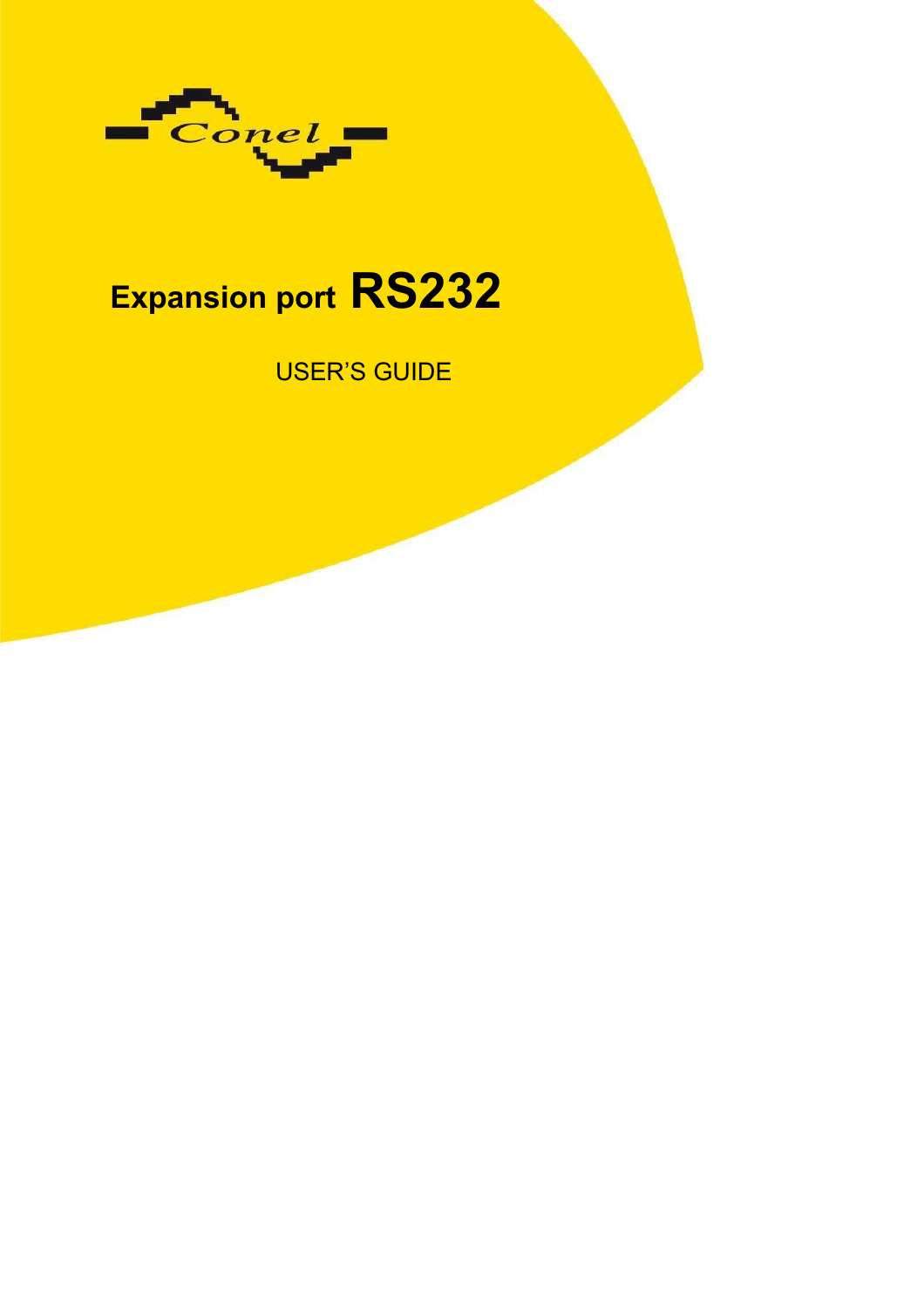

 $\bigwedge$ 

O

 $\overline{\mathbf{a}}$ 

## **Symbols used**

Danger – important notice, which may have an influence on the user's safety or the function of the device.

Attention – notice on possible problems, which can arise in specific cases.

Information, notice – information, which contains useful advice or special interest.

## **GPL licence**

Issue in CZ, 2/12/2013

Source codes under GPL licence are available free of charge by sending an email to [info@conel.cz.](mailto:info@conel.cz)



Conel s.r.o., Sokolska 71, 562 04 Usti nad Orlici, Czech Republic

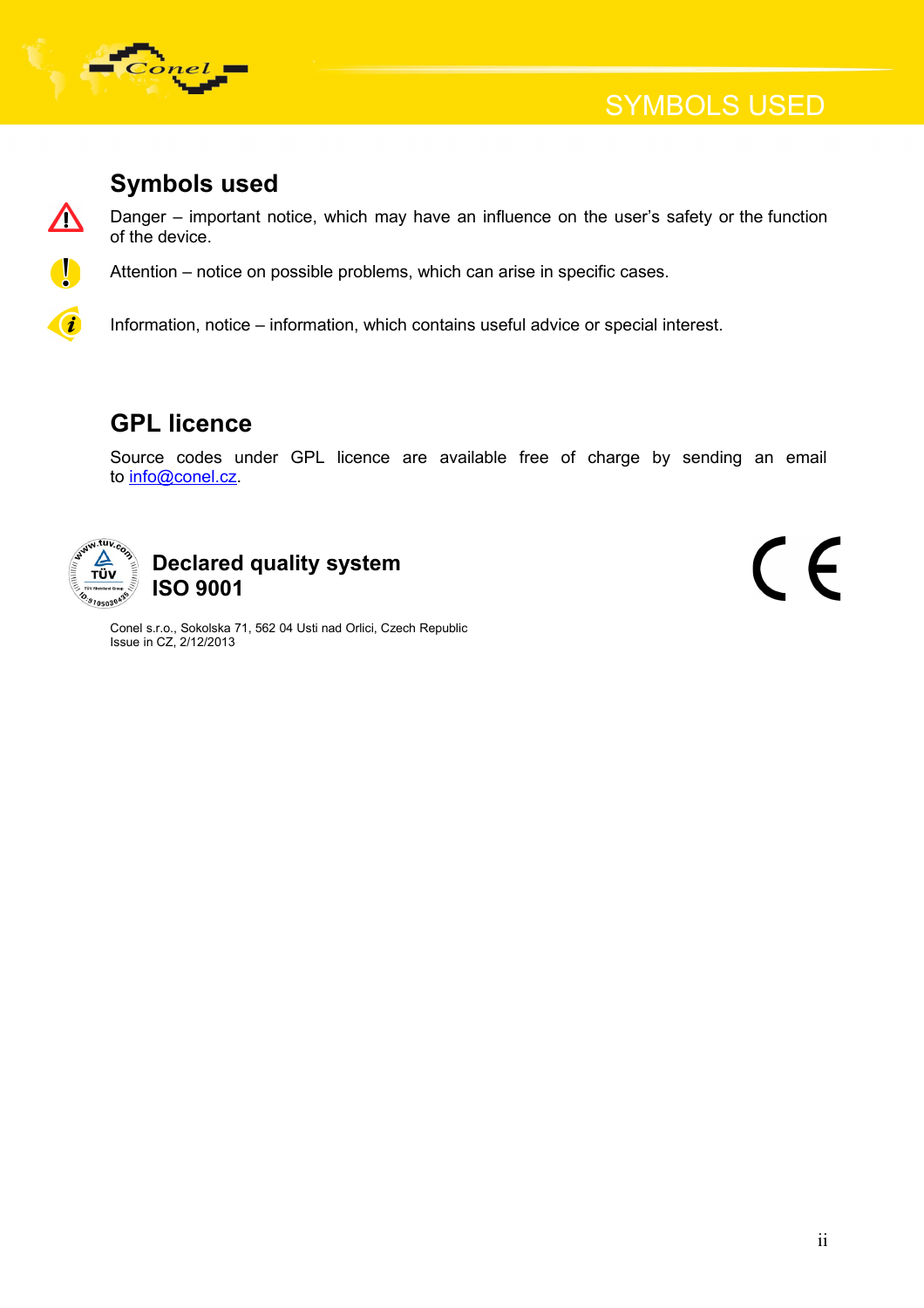

## **CONTENTS**

## **Contents**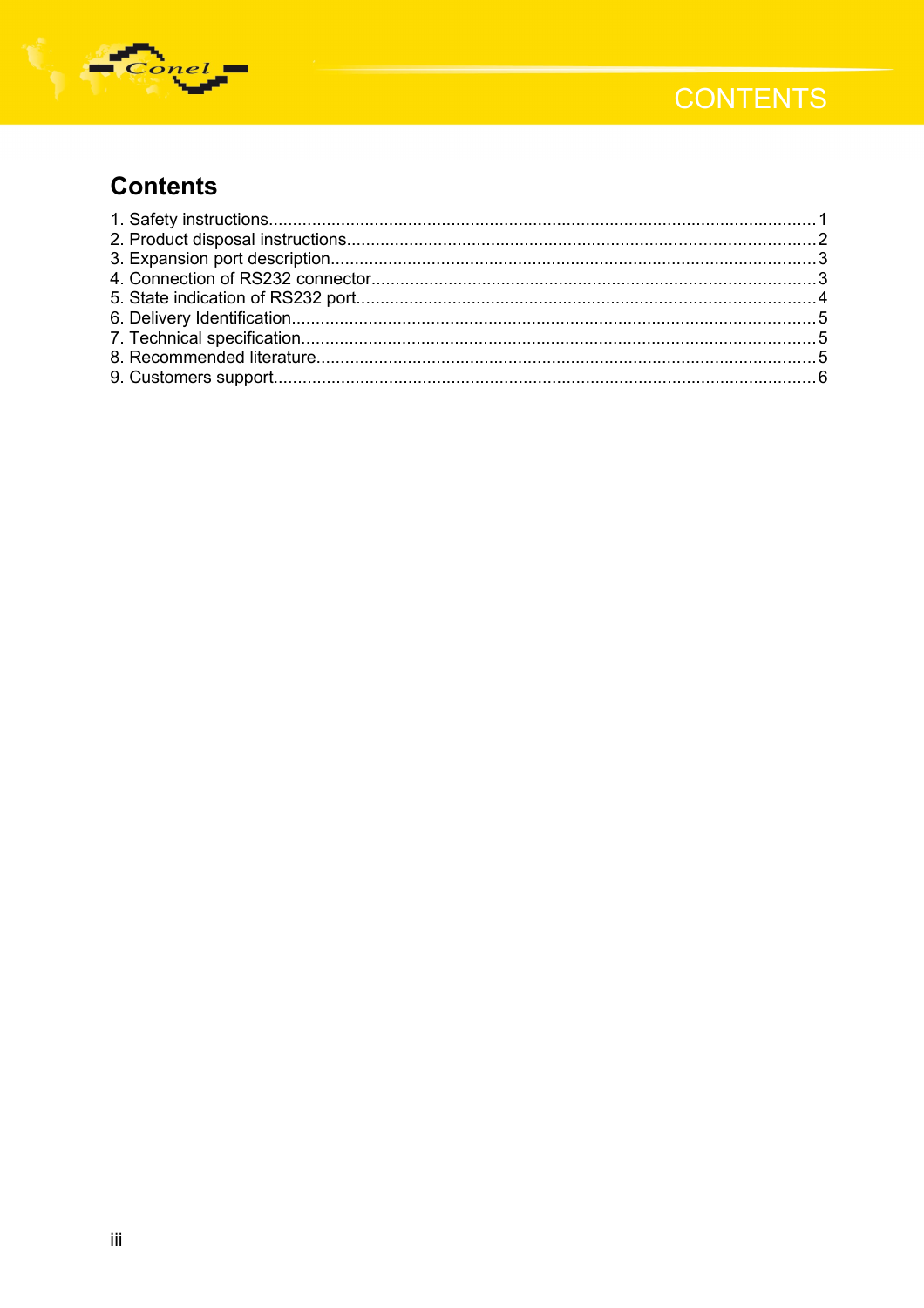

## IMAGE LIST

## **Image list**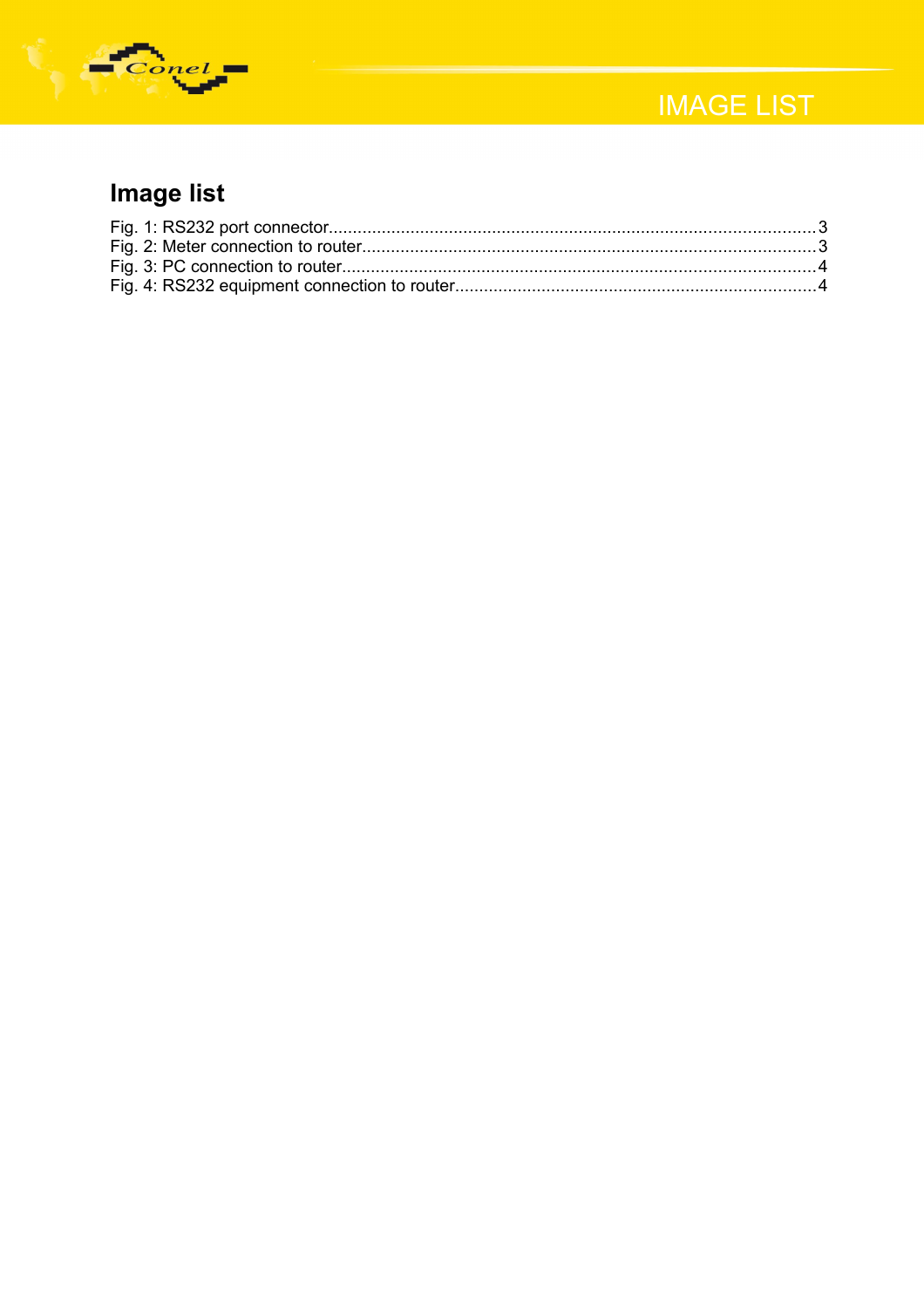

## TABLE LIST

## **Table list**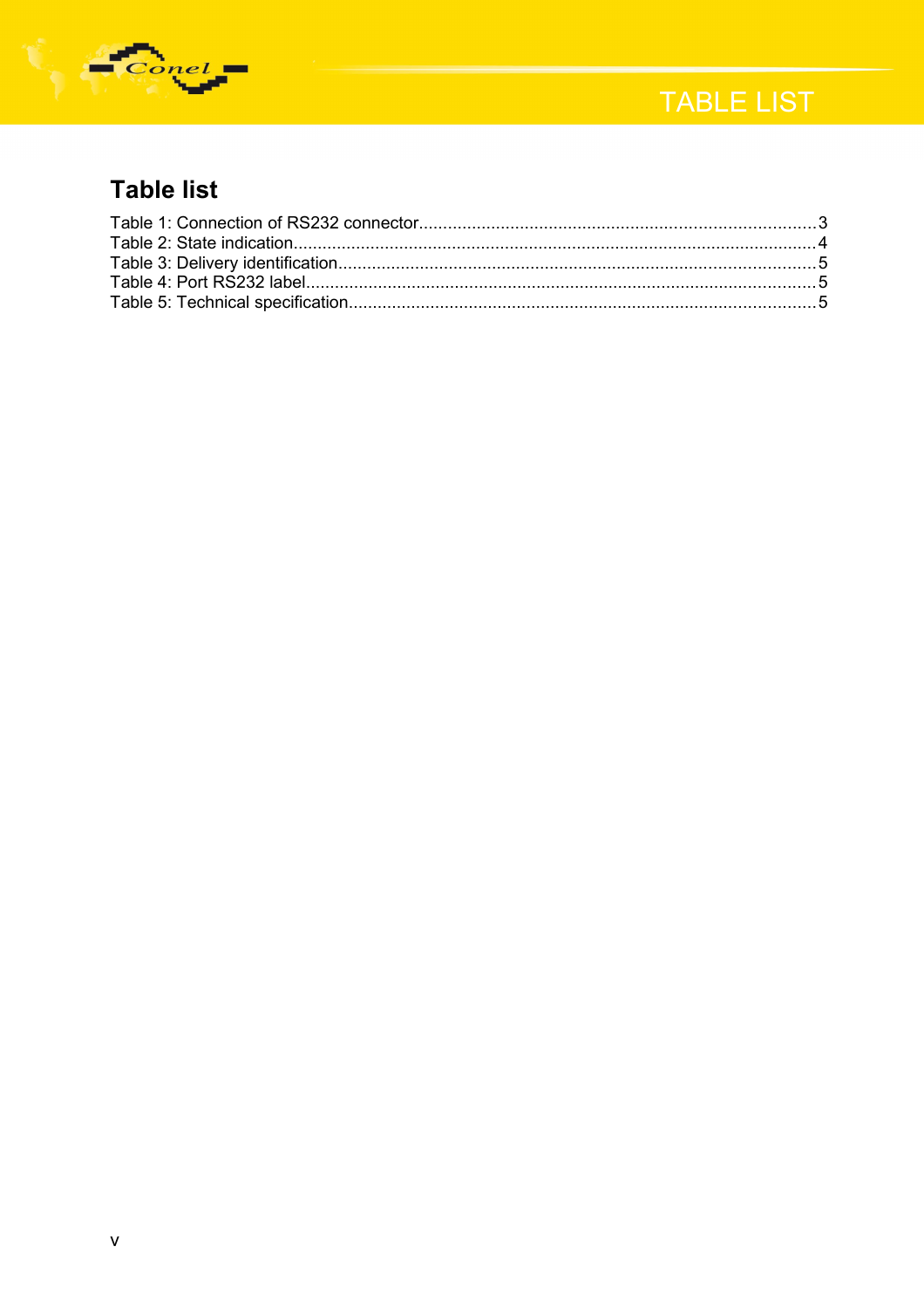



## **1. Safety instructions**

#### *Please observe the following safety instructions:*

- The expansion port must be used in compliance with all applicable international and national laws and in compliance with any special restrictions regulating the utilization of the communication module in prescribed applications and environments.
- Use only the original Conel company accessories. Thus you will prevent possible health risks and damage to the devices and ensure compliance with all relevant provisions. Unauthorised adjustments or use of unapproved accessories may result in damage to the expansion port and breach of applicable laws. Use of unapproved adjustments or accessories may lead to cancellation of guarantee, which has no effects on your legal rights.
- Do not expose the expansion port to extreme conditions. Protect it from dust, moisture and heat.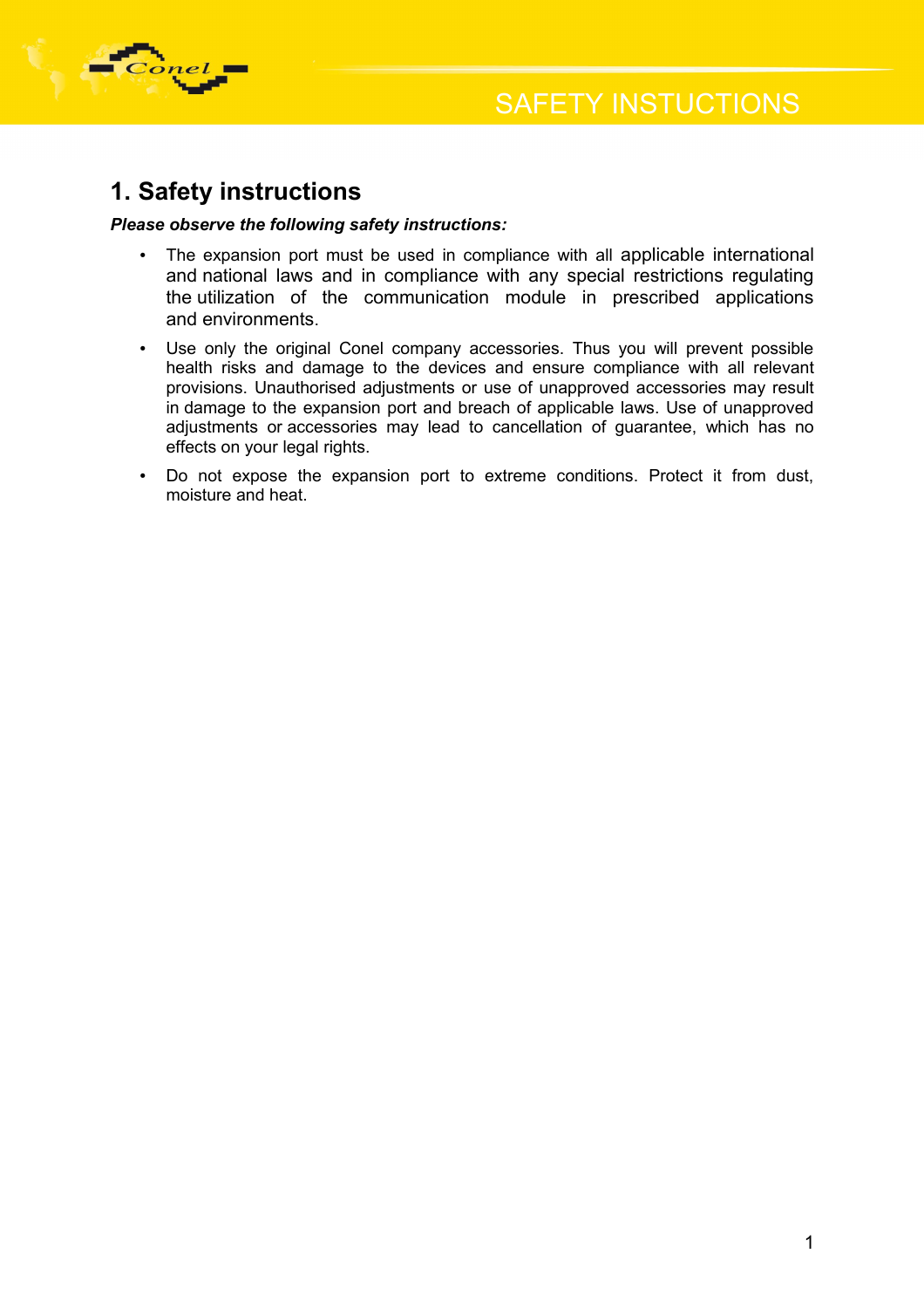

### **2. Product disposal instructions**

The WEEE (Waste Electrical and Electronic Equipment: 2002/96/EC) directive has been introduced to ensure that electrical/electronic products are recycled using the best available recovery techniques to minimize the impact on the environment. This product contains high quality materials and components which can be recycled. At the end of it's life this product MUST NOT be mixed with other commercial waste for disposal. Check with the terms and conditions of your supplier for disposal information.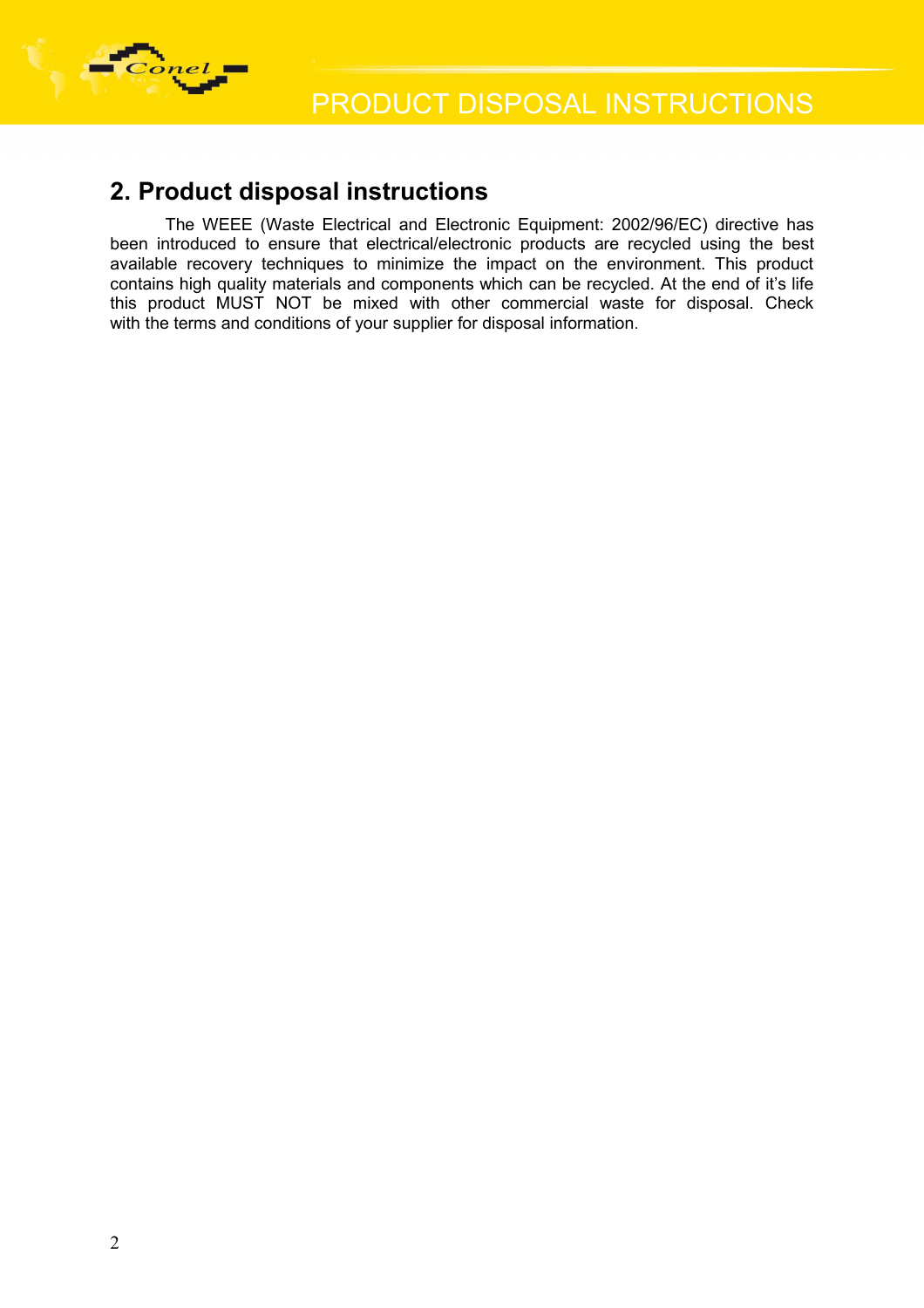

EXPANSION PORT RS232 DESCRIPTION

## **3. Expansion port description**

The expansion port RS232 is created as expansion port which enables to use of the next hardware interface of Conel routers for next signal processing. This interface is physical connected on RJ45 connector on appropriate router. The expansion port RS232 is internal supplies from appropriate router. Against bus overload the expansion port RS232 is protect.

 $\left( \mathbf{i}\right)$ 

Expansion port RS232 is possible fitted into PORT1 and PORT2.

## **4. Connection of RS232 connector**

Panel socket RJ45 (RS232 – DCE - Data Communication Equipment)

| Pin<br>no. | <b>Signal</b><br>mark | <b>Description</b>                                        | <b>Direction</b> |
|------------|-----------------------|-----------------------------------------------------------|------------------|
|            | <b>RTS</b>            | <b>Request To Send</b>                                    | Input            |
| 2          | <b>CTS</b>            | <b>Clear To Send</b>                                      | Output           |
| 3          | <b>DTR</b>            | Data Terminal Ready                                       | Input            |
| 4          | <b>DSR</b>            | Data Set Ready – connect to +3 V trought R 330 Ohm Output |                  |
| 5          | <b>GND</b>            | Signal ground                                             |                  |
| 6          | <b>RXD</b>            | <b>Receive Data</b>                                       | Output           |
| 7          | CD                    | <b>Carrier Detect</b>                                     | Output           |
| 8          | TXD                   | <b>Transmit Data</b>                                      | Input            |

Table 1: Connection of RS232 connector



Fig. 1: RS232 port connector

Example of the meter connection to router:



Fig. 2: Meter connection to router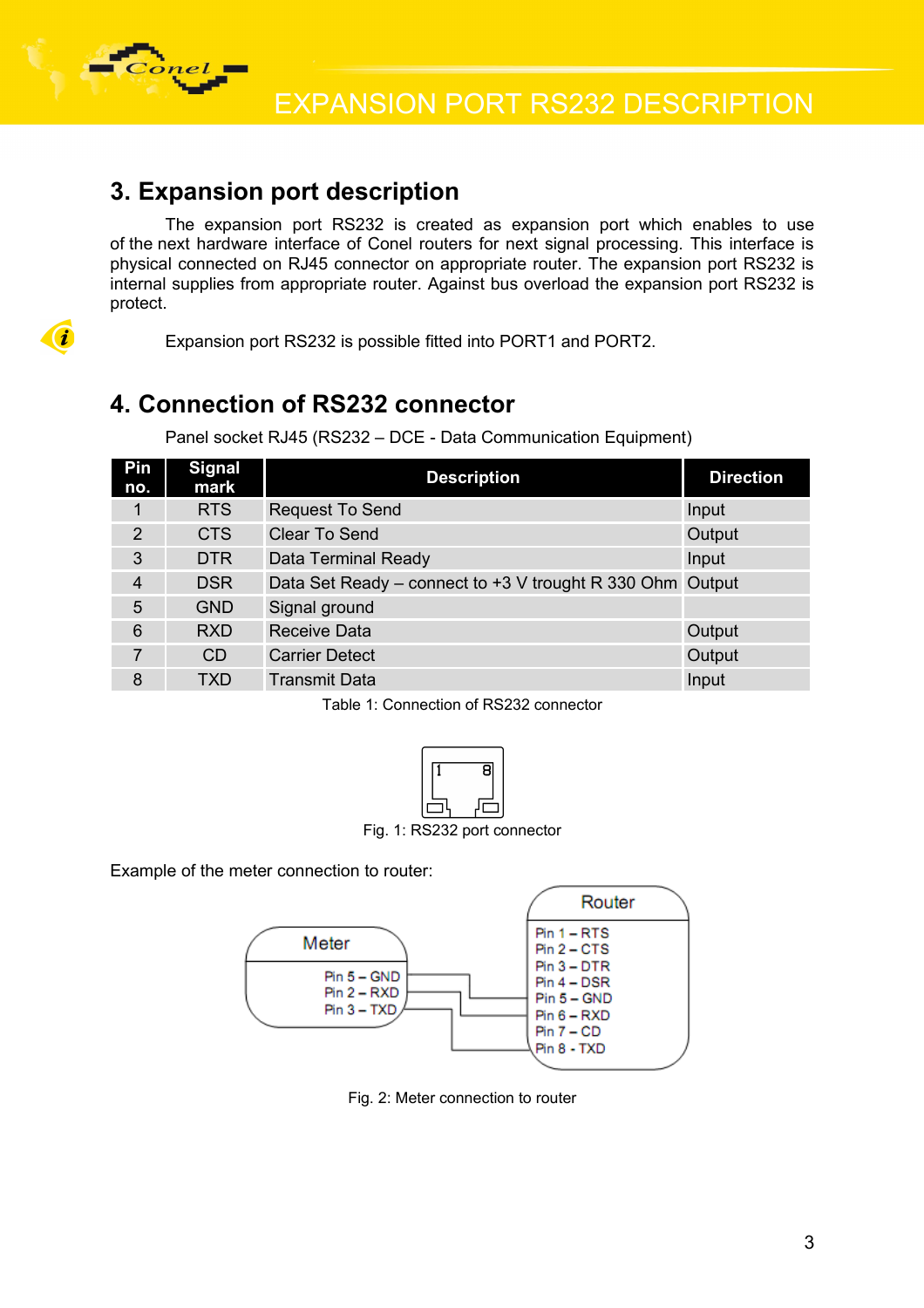

EXPANSION PORT RS232 DESCRIPTION

Example of the PC connection to router:



Fig. 3: PC connection to router

• Cable KD2 is connected to serial port PC (example COM1)

Example of the RS232 equipment connection to router (possibility to use all RS232 ports):



Fig. 4: RS232 equipment connection to router

## **5. State indication of RS232 port**

| <b>LED port indicator</b> |                           |
|---------------------------|---------------------------|
| Green LED                 | Indicates Receive data    |
| Yellow LED                | Indicates Transmit data   |
|                           | Table 2: State indication |



Status indication is supported from 4th revision of boards.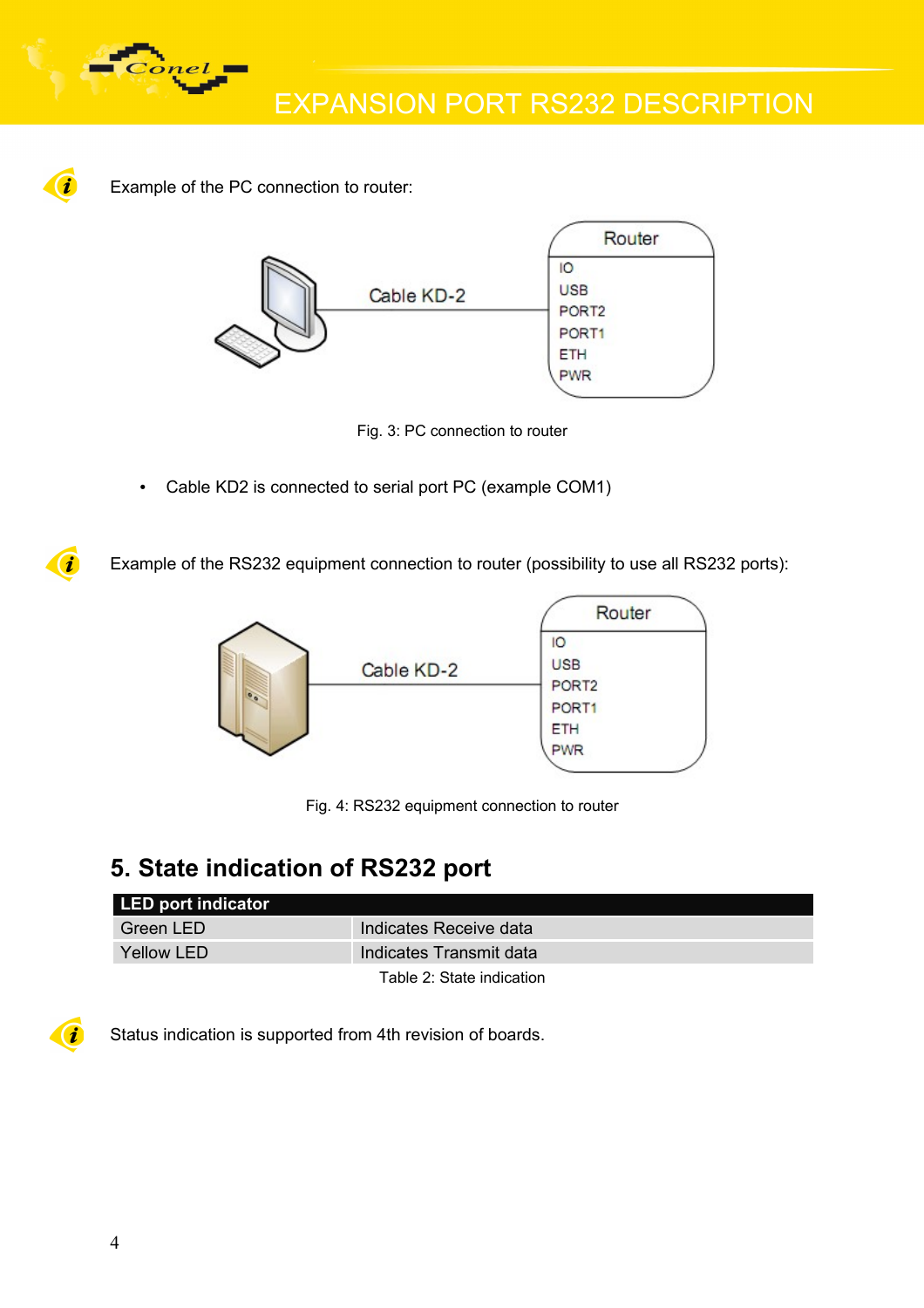

## **6. Delivery Identification**

| Trade name      | Type name     | <b>Power supply</b> |
|-----------------|---------------|---------------------|
| <b>XC-RS232</b> | <b>XC-232</b> | Internal supply     |

Table 3: Delivery identification

Example of expansion PORT RS232 label:

| <b>XC-232</b>    |                 | Expansion port RS232 ver.5 | Conel<br>Conel s.r.o. |
|------------------|-----------------|----------------------------|-----------------------|
|                  | Pin descritpion |                            | www.conel.cz          |
| Pin 1            | <b>RTS</b>      | <b>Request To Send</b>     | s.n.: 109695          |
| Pin <sub>2</sub> | <b>CTS</b>      | <b>Clear To Send</b>       |                       |
| Pin <sub>3</sub> | <b>DTR</b>      | <b>Data Terminal Ready</b> |                       |
| Pin 4            | <b>DSR</b>      | <b>Data Set Ready</b>      |                       |
| Pin 5            | <b>GND</b>      | Ground                     | 109695                |
| Pin <sub>6</sub> | <b>RXD</b>      | <b>Receive Data</b>        |                       |
| Pin 7            | CD              | <b>Carrier Detect</b>      |                       |
| Pin <sub>8</sub> | <b>TXD</b>      | <b>Transmit Data</b>       |                       |

Table 4: Port RS232 label

## **7. Technical specification**

| Name of product      | <b>Expansion port RS232</b>               |                 |
|----------------------|-------------------------------------------|-----------------|
| Power supply         | Internal                                  | $+3,3V$         |
| Environment          | Operating temperature                     | $-30$ $+60$ C   |
|                      | Storage temperature                       | $-30$ $+85$ C   |
|                      | Emission                                  | EN 55022/B      |
| <b>Standards</b>     | Immunity                                  | ETS 300 342     |
|                      | Safety                                    | EN 60950        |
|                      | Isolation                                 | EN 60747        |
|                      | Max. operating bus current                | 15 mA           |
| RS232 specifications | Max. data rate                            | 230400 bps      |
| (EN 1434)            | Max. overvoltage                          | ±30V            |
|                      | Max. total cable length (300Bd, 200nF/km) | 20 <sub>m</sub> |
|                      | Toble E: Toobnical openification          |                 |

Table 5: Technical specification

## **8. Recommended literature**

**[1]** Conel: **Application guide – Expansion port mounting.**